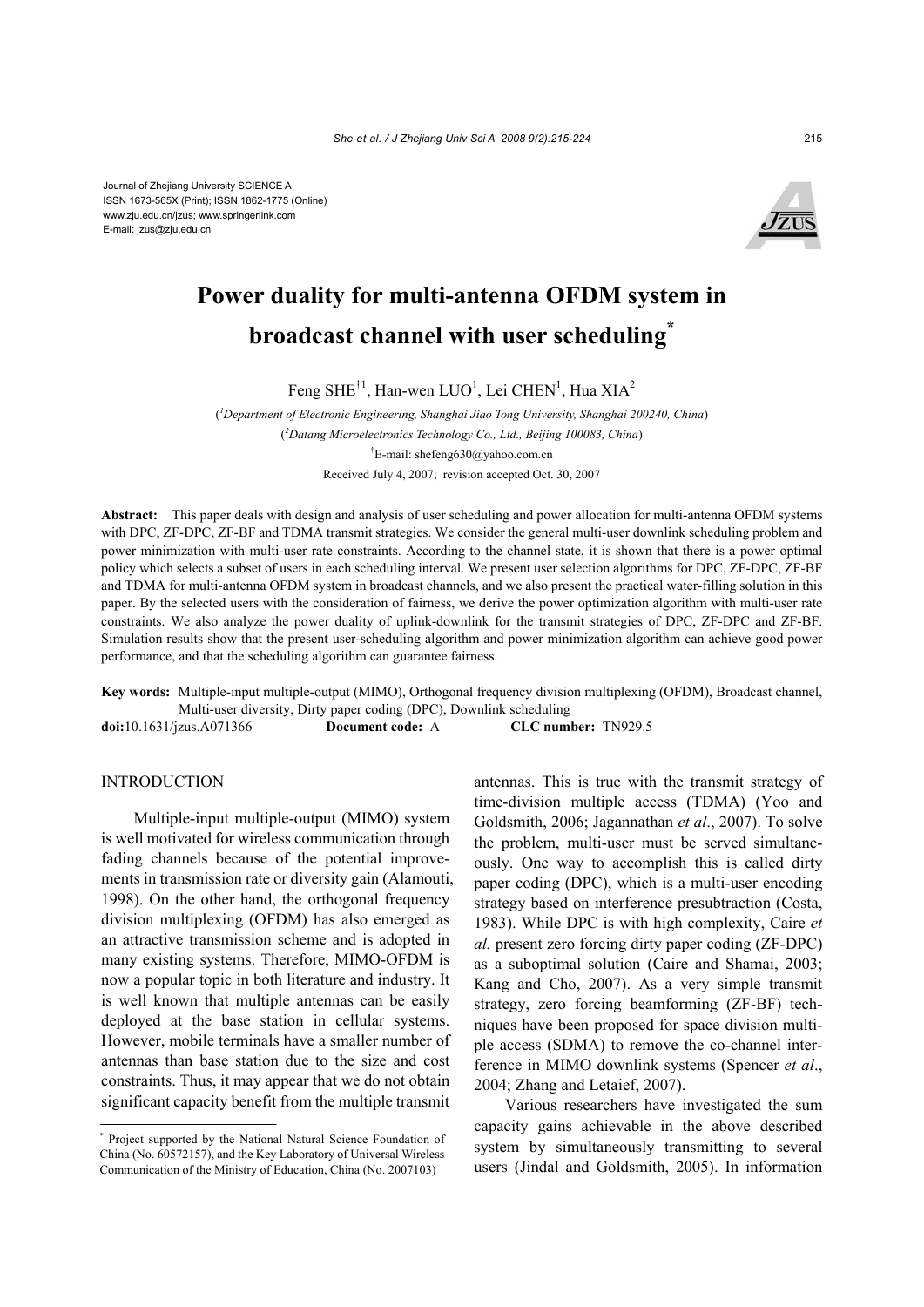theoretic terms, multi-user downlink channel may be modeled as a multi-user antenna broadcast channel (BC) (Caire and Shamai, 2003; Viswanath and Tse, 2003; Vishwanath *et al.*, 2003; Viswanathan *et al.*, 2003; Jindal *et al.*, 2004). A broadcast channel is a typical environment encountered in multi-user communication, such as wireless LAN and cellular systems. In BC and MAC, power control has been an important mechanism to solve the near-far problem. In multi-antenna OFDM systems, the optimal power allocation for the desired rate in the achievable rate region is not clearly known until now. Most literature on this topic only address the maximum sum rate problem when each user has his own power budget. In other words, most previous researches are concentrated on the sum capacity, or maximum total throughput, of BC or MAC. In this way, users with strong channels are typically allocated more rates than users with weaker channels, and some users may not be allocated any rate at all. This may be undesirable in certain systems, particularly those with unequal receiver channel qualities, and a more attractive option is to allocate rates more uniformly (Lee and Jindal, 2006).

In most practical cases, each user has a desired date rate and likes to achieve it within minimum power. Thus, it is an important problem to guarantee all the user's desired data rates while consuming minimum power. The motivation of the problem is power saving and reducing the co-channel interference to neighbor cell. Two classes of optimal power allocation are of fundamental interest: one is given power constraints, what is the optimal power and rate allocation to support the boundary surface of the capacity region; the other is given a rate tuple, what is the optimal power and rate allocation to support the boundary of the power region. The first problem can be cast as a weighted sum rate maximization problem, and the second as a weighted sum power minimization problem (Lee and Jindal, 2006).

The focus of this paper is the sum power minimization problem for multi-antenna OFDM system in MAC and BC with user selection. We assume that the channel is frequency-selective. However, it is divided into  $N_c$  independent ISI-free subchannels by employing OFDM in the transmission. The channel information is assumed to be perfectly known to the receiver and the transmitter for power control.

In this paper, we study the optimal transmit

schemes of DPC, ZF-DPC and ZF-BF techniques with optimal power allocation algorithm by multiuser rate constraints. Oh (2005) has investigated the power duality in Gaussian scalar channel for DPC system, however, the result in (Oh, 2005) is not suitable for Gaussian vector channel; and due to the high complexity of dirty paper coding, the power duality for DPC system is not practical. Motivated by this, we investigate the power duality of BC and MAC, and we also propose the minimization power allocation solution for different transmit strategies.

The contributions of this paper are as follows:

(1) We derived the close form of minimization power allocation for DPC, ZF-DPC and ZF-BF in MIMO-OFDM systems.

(2) We analyzed the power duality between MAC and BC for ZF-DPC and ZF-BF.

(3) We developed the user-scheduling algorithm for DPC, ZF-DPC and ZF-BF with the consideration of fairness.

# SYSTEM MODEL AND MULTI-USER TRANS-MIT STRATEGIES

In this section, we describe the model of multi-antenna OFDM system in broadcast channel and introduce the transmit schemes such as DPC, ZF-DPC and ZF-BF.

## **Multi-antenna OFDM broadcast channel model**

Fig.1 shows the multi-user MIMO-OFDM system in broadcast channel. We assume that the transmitter can get perfect knowledge of channel state information. Thus, the transmit schedules a set of users to service and employs power allocation on each subcarrier. We focus on quasi-static channels, where the channel is fixed over the time period of interest (i.e., over the period of the delay constraint). In multi-user MIMO-OFDM system, we consider a wireless communication system with a base station and *K* users. The base station is with  $N_t$  transmit antennas while each of the users only has a single receive antenna. In an OFDM symbol, the number of total subcarriers is  $N_c$ . Thus the channel between the base station and user *k* on subcarrier *n* can be characterized by  $1 \times N_t$  matrix  $h_{i,n}$ . For every user *i*, the base station transmits data  $x_{i,n}$  after an  $N_t \times 1$  dimensional beamformer  $v_{k,n}$  on subcarrier *n*. The signal at the *i*th user's receiver on the *n*th subcarrier is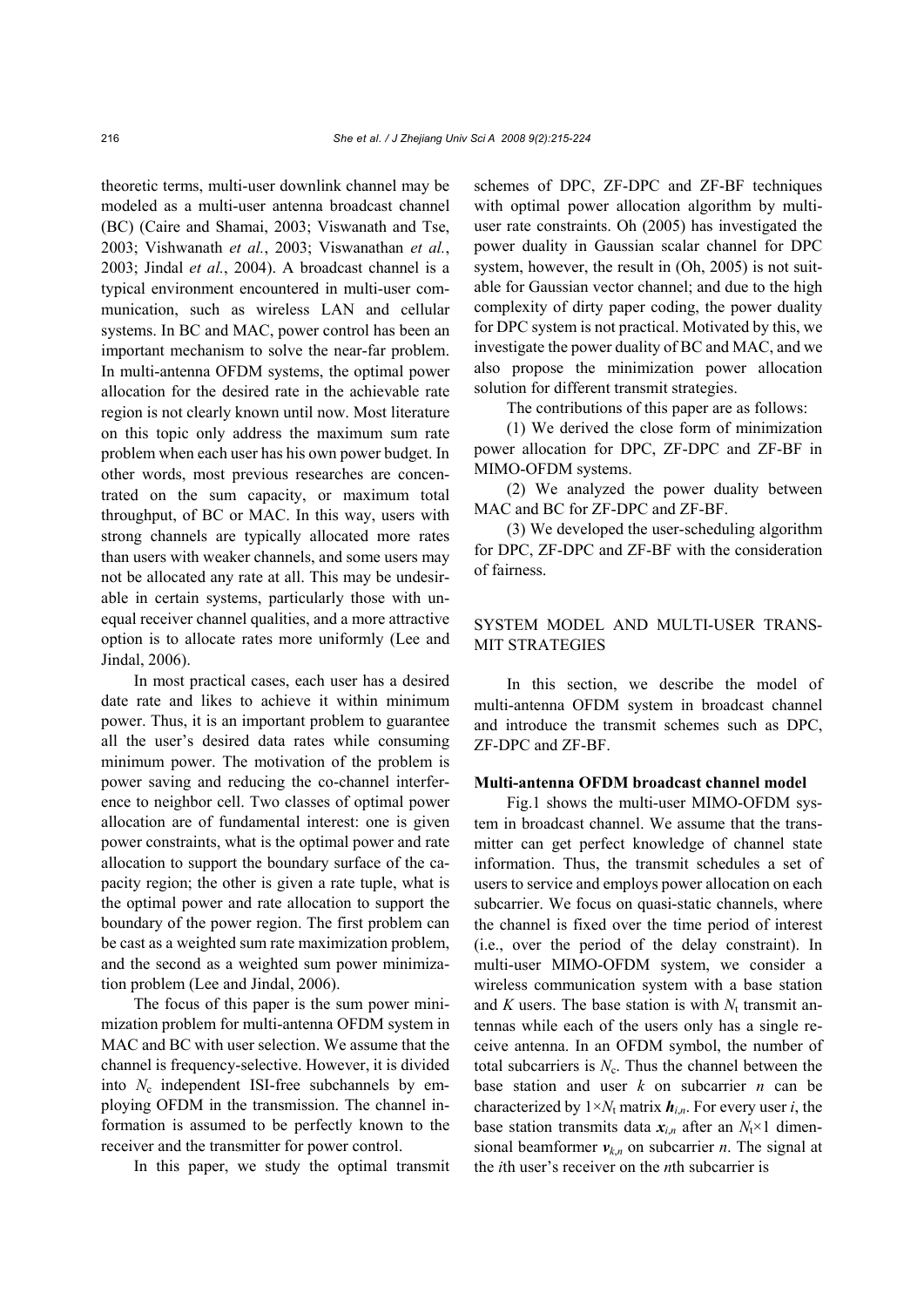

**Fig.1 Block diagram of multi-antenna OFDM system in broadcast channel** 

$$
\mathbf{y}_{i,n} = \mathbf{h}_{i,n} \sum_{j=1}^{K} \sqrt{p_{j,n}} \mathbf{v}_{j,n} \mathbf{x}_{j,n} + \mathbf{w}_{i,n},
$$
(1)

where  $w_{i,n}$  is white Gaussian noise at the *i*th user on subcarrier *n* and  $p_{j,n}$  is the power allocated to the *i*th user on the *n*th subcarrier.

# **DPC, ZF-DPC and ZF-BF in multi-antenna system**

In this subsection, DPC, ZF-DPC and ZF-BF schemes for multi-antenna broadcast channel (BC) are introduced.

1. Dirty paper coding (DPC)

It is now well known that DPC achieves the sum capacity of the multi-antenna BC as well as the full capacity region (Yu and Cioffi, 2004).

DPC is a precoding technique which precancels interference at the transmitter (Caire and Shamai, 2003; Viswanathan *et al.*, 2003; Yu and Cioffi, 2004; Weingarten *et al.*, 2006). We now describe the transmit signal when DPC is utilized. Let  $s_k \in \mathbb{C}^{N_t \times N_r}$  be its precoding matrix. Then the transmit signal vector *x* can (roughly) be represented as

$$
\mathbf{x} = \mathbf{v}_1 \mathbf{s}_1 \oplus (\mathbf{v}_2 \mathbf{s}_2 \oplus \cdots \oplus (\mathbf{v}_{K-2} \mathbf{s}_{K-2} \oplus (\mathbf{v}_{K-1} \mathbf{s}_{K-1} \oplus \mathbf{v}_K \mathbf{s}_K)) \cdots),
$$
\n(2)

where  $\oplus$  represents the non-linear dirty paper sum, and  $v_i$  is the beamforming vector of user *i*. We assume that the encoding process is performed in descending order. Dirty-paper decoding at the *k*th receiver will cancel the interference of  $v_{k+1}$ ,  $v_{k+1}$ ,  $v_{k}$ ,  $v_{k}$ , thus the effectively received signal at user *k* is

$$
\mathbf{y}_k = \boldsymbol{H}_k \boldsymbol{v}_k \boldsymbol{s}_k + \sum_{j=1}^{k-1} \boldsymbol{H}_k \boldsymbol{v}_j \boldsymbol{s}_j + \boldsymbol{w}_k, \tag{3}
$$

where the second term is the multi-user interference which is not cancelled by the DPC principle. If the *s<sup>k</sup>* are chosen Gaussian, the rate of the *k*th user is expressed as

$$
R_k = \log_2 \left[ \left| \boldsymbol{I} + \boldsymbol{H}_k \left( \sum_{j=1}^k \boldsymbol{\Sigma}_j \right) \boldsymbol{H}_k^{\mathrm{H}} \right| \middle/ \left| \boldsymbol{I} + \boldsymbol{H}_k \left( \sum_{j=1}^{k-1} \boldsymbol{\Sigma}_j \right) \boldsymbol{H}_k^{\mathrm{H}} \right| \right],
$$
\n(4)

where  $\sum_j = v_j E[s_j s_j^H] v_j^H$  denotes the transmit covariance matrix of user *j*. The sum capacity of the MIMO BC by DPC can be expressed as

$$
C_{\text{DPC}}(\boldsymbol{H}, \boldsymbol{P}) = \sum_{k=1}^{K} \log_2 \left[ \left| \boldsymbol{I} + \boldsymbol{H}_k \left( \sum_{j=1}^{k} \boldsymbol{\Sigma}_j \right) \boldsymbol{H}_k^{\text{H}} \right| \right] \tag{5}
$$

$$
\cdot \left| \boldsymbol{I} + \boldsymbol{H}_k \left( \sum_{j=1}^{k-1} \boldsymbol{\Sigma}_j \right) \boldsymbol{H}_k^{\text{H}} \right|^{-1} \right].
$$

2. Zero forcing beamforming (ZF-BF) in a MISO BC

Multiple transmit antennas can potentially yield an  $N_t$ -fold increase in the sum capacity, where  $N_t$  is the number of transmit antennas. Yoo and Goldsmith (2006) showed that employing ZF-BF to a set of  $N_t$ nearly orthogonal users with large channel norms is asymptotically optimal as the number of users grows large.

In ZF-BF, the beamforming matrix takes a pseudo inverse of the channel matrix. In multi-user MISO case, we first select a user subset *S* to be served together where  $|S| \leq N_t$  ( $|S|$  denotes the size of user set) and then build the corresponding channel matrix *H*(*S*). The beamforming matrix  $v(S)$  is written as

$$
\nu(S) = H^{\rm H}(S)[H(S)H^{\rm H}(S)]^{-1}.
$$
 (6)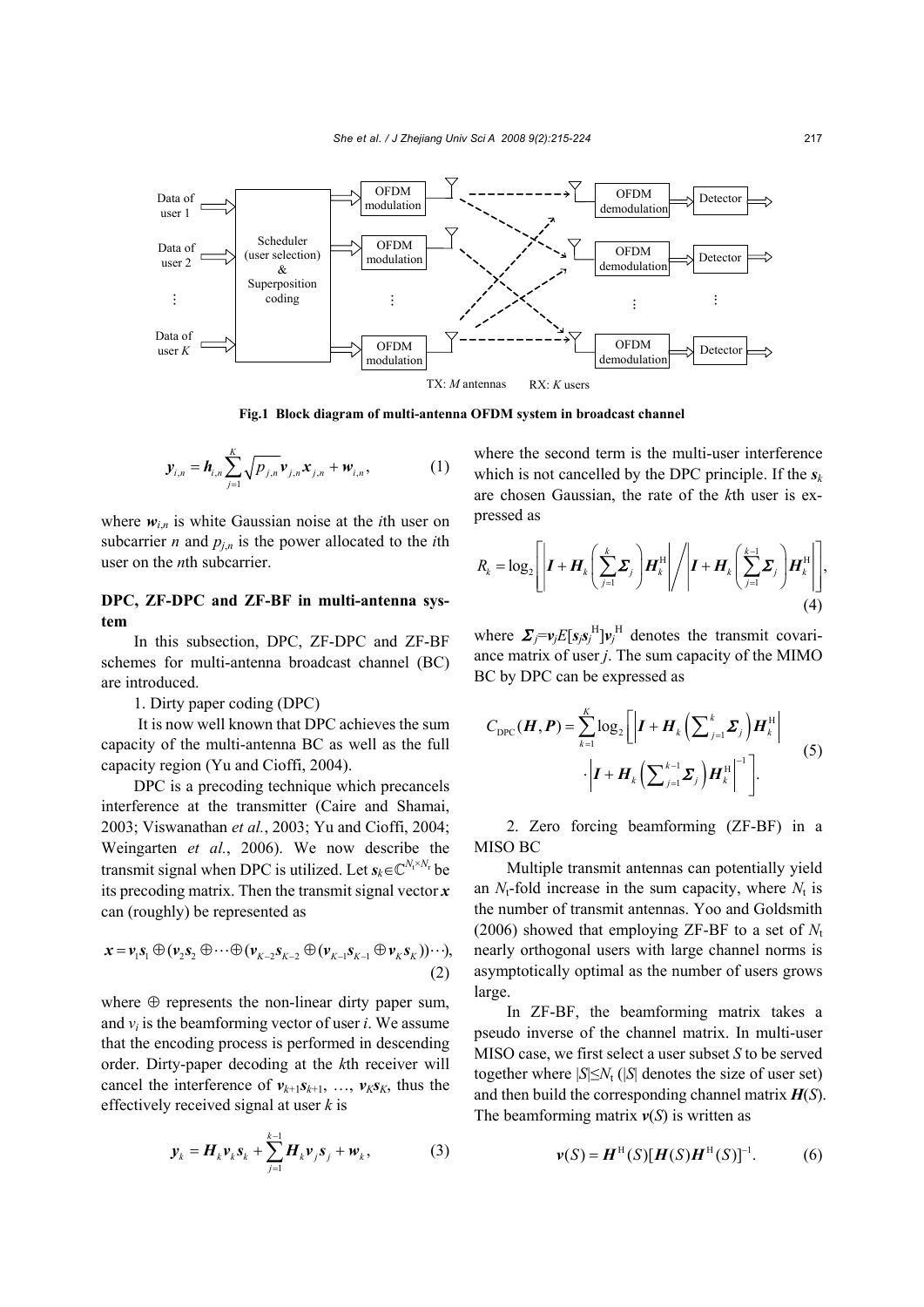As a result, the achievable throughput of ZF-BF for a given user set *S* is given by

$$
R_{ZF-BF}(S) = \max \sum_{i \in S} \log_2(1 + d_i P_i), \tag{7}
$$

where  $d_i$  denotes the channel gain of user *i*, and  $P_i$  is obtained by water-filling.

3. Zero forcing dirty paper coding (ZF-DPC) in a MISO BC

Finding simple ways to achieve performance close to capacity is still of great interest for the MIMO enhanced broadcast channel (Viswanath and Tse, 2003). In (Caire and Shamai, 2003), a simple approach based on QR decomposition is proposed to optimize the sum rate for channel matrices with full row rank. It is referred to as zero forcing dirty paper coding (ZF-DPC) (Viswanath and Tse, 2003).

As in ZF-BF, let *S* be a user subset and *H*(*S*) the corresponding channel matrix. Then, by taking QR decomposition, the channel matrix can be expressed as  $H(S)=R^{H}Q^{H}$ , where *Q* is a unitary matrix and *R* is an upper triangular matrix. Let  ${r_{i,i}}$  denote the diagonal elements of  $\mathbf{R}^{\text{H}}$ , then the sum rate of ZF-DPC is

$$
R_{\text{ZF-DPC}}(S) = \sum_{i \in S} \log_2(1 + |r_{i,i}|^2 P_{i,i}),\tag{8}
$$

where the allocated power  $P_{i,i}$  is obtained by water-filling.

#### POWER DUALITY OF BC AND MAC

This section analyzes the duality of Gaussian BC and MAC. For a given BC, there exists a dual MAC whose channel response is the same with the transmitters and the receivers swapped. This relationship is reciprocal. Thus, the duality is an important notation that gives insight into fundamental relationships in multi-user information theory. Jindal *et al*.(2004) showed that the capacity region of the Gaussian scalar broadcast channel is equal to that of the dual Gaussian multiple-access channel under the same sum-power constraints. We deduced the power duality of vector channels for ZF-DPC and ZF-BF in this section.

The uplink-downlink duality results in precoding and beamforming are similar to the duality relationship between the capacity (DPC) region of MIMO-MAC and MIMO-BC. Here, we present the analysis of duality of precoding system and the relationship of BC powers and MAC powers.

#### **Power duality of precoding for ZF-DPC**

We first consider the uplink with the user order as 1,…,*K*. We assume that the linear receiver vectors are  $v_1, \ldots, v_K$ , and use successive cancellation with the order as 1,…,*K*. The SIR (signal interference ratio) of user *k* is (Viswanath and Tse, 2003)

$$
SIR_{k} = p_{k}^{\mathrm{M}} \mid \boldsymbol{h}_{k} \boldsymbol{v}_{k} \mid^{2} / \Big( 1 + \sum_{j=k+1}^{K} p_{j}^{\mathrm{M}} \mid \boldsymbol{h}_{j} \boldsymbol{v}_{k} \mid^{2} \Big), \quad (9)
$$

with the signals from users 1,…,*j*−1 being decoded and perfectly cancelled, where  $p_k^M$  is the power allocated to user *k* and  $h_k \in \mathbb{C}^{1 \times N_t}$  is the channel vector of user *k*.

In BC, we employ linear precoder but use a transmission strategy based on known interference at the receiver. Thus, the transmit signal  $\mathbf{x} = \sum_{k=1}^{K} \mathbf{x}_k \mathbf{v}_k$ , and the received signal at user *k* is

$$
\mathbf{y}_k = \mathbf{x}_k \mathbf{h}_k \mathbf{v}_k + \sum_{j>k} \mathbf{x}_j \mathbf{h}_k \mathbf{v}_j + \sum_{j (10)
$$

We use Gaussian independent inputs for  $x_1, \ldots, x_k$ with variances  $p_1^B, ..., p_K^B$  and perform precoding for each user. Hence, we obtain the rates of user *k*

$$
R_k = \log_2(1 + SIR_k),\tag{11}
$$

where

$$
SIR_{k} = p_{k}^{B} | \mathbf{h}_{k} \mathbf{v}_{k} |^{2} / \Big( 1 + \sum_{j=1}^{k-1} p_{j}^{B} | \mathbf{h}_{j} \mathbf{v}_{k} |^{2} \Big). \quad (12)
$$

By defining  $A_k$  and  $B_k$  as

$$
A_{k} = 1 + \sum_{j=1}^{k-1} p_{j}^{B} | \mathbf{h}_{k} \mathbf{v}_{j} |^{2}, B_{k} = 1 + \sum_{j=k+1}^{K} p_{j}^{M} | \mathbf{h}_{j} \mathbf{v}_{k} |^{2}, (13)
$$

we rewrite the rates in the MAC and BC as

$$
R_k^{\mathcal{M}} = \log_2 \left( 1 + p_k^{\mathcal{M}} \left| \boldsymbol{h}_k \boldsymbol{v}_k \right|^2 / B_k \right), \tag{14}
$$

$$
R_k^{\mathrm{B}} = \log_2\left(1 + p_k^{\mathrm{B}} \left|\boldsymbol{h}_k \boldsymbol{v}_k\right|^2 / A_k\right). \tag{15}
$$

Thus, if the power satisfies

$$
p_k^B / A_k = p_k^M / B_k, \quad k = 1, ..., K \tag{16}
$$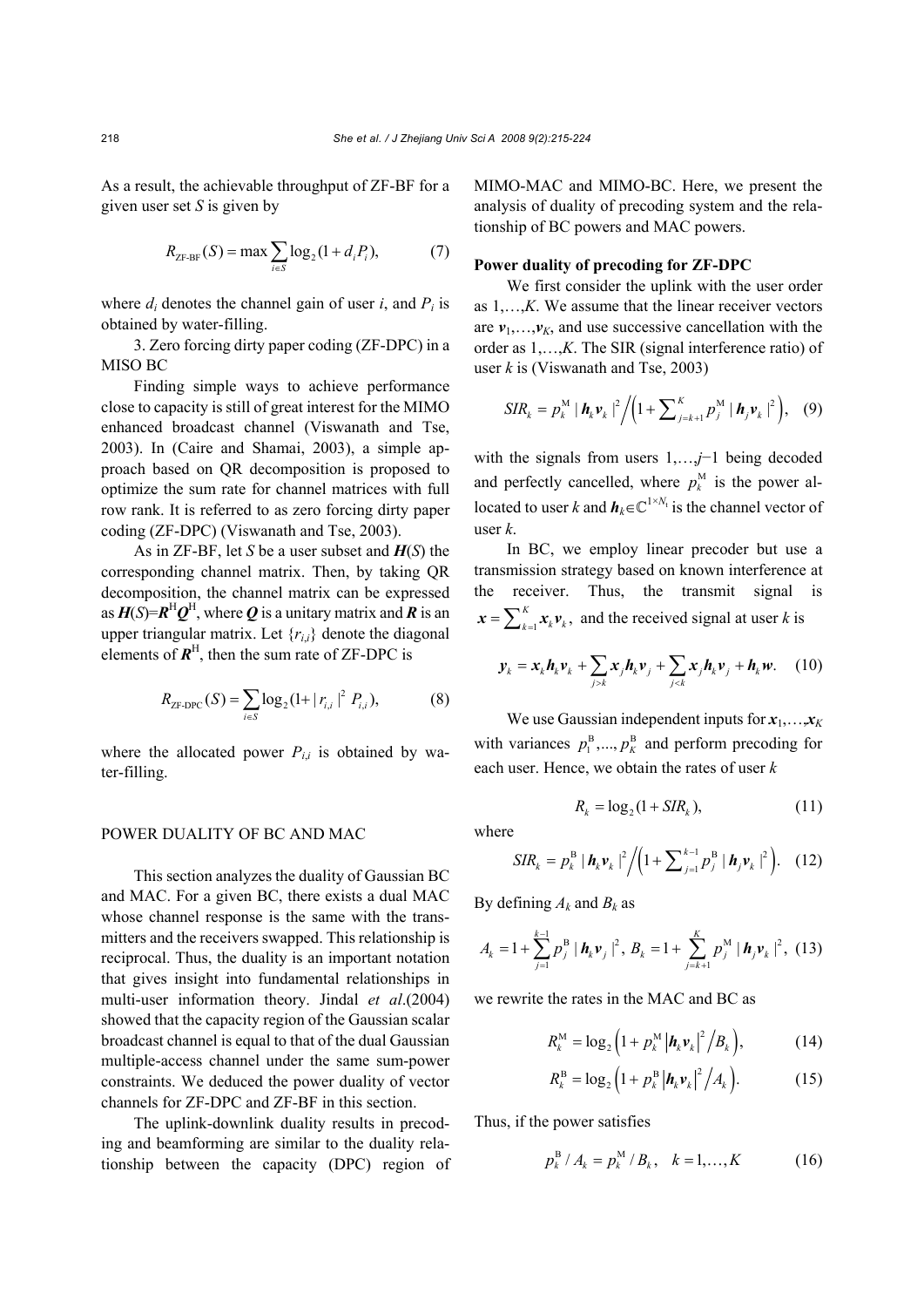we can get

$$
\sum_{k=1}^{K} p_k^{\rm M} = \sum_{k=1}^{K} p_k^{\rm B}.
$$
 (17)

We now show that given a set of MAC powers and a MAC decoding order, there exists a set of BC powers:

$$
p_1^{\rm B} = p_1^{\rm M} / \Big( 1 + \sum_{j=2}^{K} p_j^{\rm M} \, | \, \bm{h}_j \bm{v}_1 |^2 \Big), \tag{18}
$$

$$
p_2^{\rm B} = p_2^{\rm M} \frac{1 + p_1^{\rm B} |h_2 v_1|^2}{1 + \sum_{j=3}^{K} p_j^{\rm M} |h_j v_1|^2},
$$
 (19)

$$
p_K^{\rm B} = p_K^{\rm M} \left( 1 + \sum_{j=1}^{K-1} p_j^{\rm B} \left| \boldsymbol{h}_K \boldsymbol{v}_j \right|^2 \right). \tag{20}
$$

Similarly, MAC powers can be derived from BC powers:

…

$$
p_K^{\rm M} = p_K^{\rm B} / \Big( 1 + \sum_{j=1}^{K-1} p_j^{\rm B} \, | \, \bm{h}_K \bm{v}_j |^2 \Big), \tag{21}
$$

$$
p_{K-1}^{\mathrm{M}} = p_{K-1}^{\mathrm{B}} \frac{1 + p_K^{\mathrm{M}} \left| \boldsymbol{h}_K \boldsymbol{v}_{K-1} \right|^2}{1 + \sum_{j=1}^{K-2} p_j^{\mathrm{B}} \left| \boldsymbol{h}_{K-1} \boldsymbol{v}_j \right|^2},
$$
(22)

...  
\n
$$
p_1^{\rm M} = p_1^{\rm B} \left( 1 + \sum_{j=2}^{K} p_j^{\rm M} \left| \boldsymbol{h}_j \boldsymbol{v}_1 \right|^2 \right).
$$
\n(23)

### **Power duality of precoding for ZF-BF**

Note that in ZF-DPC, user *k* only sees interference from users 1,…,*k*−1, in contrast to the linear beamforming strategy where it sees interference from all other users.

Thus, for each  $k=1,\ldots,K$ , the uplink SIR of user  $k$ is

$$
SIR_{k} = p_{k}^{\mathrm{M}} \left| \boldsymbol{h}_{k} \boldsymbol{v}_{k} \right|^{2} \bigg/ \bigg( 1 + \sum_{j=1, j \neq k}^{K} p_{j}^{\mathrm{M}} \left| \boldsymbol{h}_{j} \boldsymbol{v}_{k} \right|^{2} \bigg), \quad (24)
$$

and the uplink SIR of user *k* is

$$
SIR_{k} = p_{k}^{B} | \mathbf{h}_{k} \mathbf{v}_{k} |^{2} / \Big( 1 + \sum_{j=1, j \neq k}^{K} p_{j}^{B} | \mathbf{h}_{j} \mathbf{v}_{k} |^{2} \Big). (25)
$$

By defining  $\tilde{A}_j$  and  $\tilde{B}_j$  as

$$
\begin{cases} \tilde{A}_{j} = 1 + \sum_{j=1, j \neq k}^{K} p_{j}^{\mathrm{B}} \, | \, \boldsymbol{h}_{j} \boldsymbol{v}_{k} |^{2}, \\ \tilde{B}_{j} = 1 + \sum_{j=1, j \neq k}^{K} p_{j}^{\mathrm{M}} \, | \, \boldsymbol{h}_{j} \boldsymbol{v}_{k} |^{2}, \end{cases} \tag{26}
$$

we can rewrite the rates in the MAC and BC as

$$
R_k^{\mathcal{M}} = \log_2 \left( 1 + p_k^{\mathcal{M}} \mid \boldsymbol{h}_k \boldsymbol{v}_k \mid^2 / \tilde{B}_k \right), \tag{27}
$$

$$
R_k^{\mathrm{B}} = \log_2 \left( 1 + p_k^{\mathrm{B}} \mid \boldsymbol{h}_k \boldsymbol{v}_k \mid^2 / \tilde{A}_k \right). \tag{28}
$$

Thus, if the power satisfies

…

…

$$
p_k^B / \tilde{A}_k = p_k^M / \tilde{B}_k, \quad k = 1, \cdots, K \tag{29}
$$

then

$$
\sum_{k=1}^{K} p_k^{\rm M} = \sum_{k=1}^{K} p_k^{\rm B}.
$$
 (30)

We now show that given a set of MAC powers and a MAC decoding order, there exists a set of BC powers:

$$
p_1^{\rm B} = p_1^{\rm M} \frac{1 + \sum_{j=2}^{K} p_j^{\rm B} |h_1 v_j|^2}{1 + \sum_{j=2}^{K} p_j^{\rm M} |h_j v_1|^2},
$$
(31)

$$
p_2^{\rm B} = p_2^{\rm M} \frac{1 + \sum_{j=1, j\neq 2}^K p_j^{\rm B} \left| \boldsymbol{h}_2 \boldsymbol{v}_j \right|^2}{1 + \sum_{j=1, j\neq 2}^K p_j^{\rm M} \left| \boldsymbol{h}_j \boldsymbol{v}_2 \right|^2},
$$
(32)

$$
p_{K}^{\mathrm{B}} = p_{K}^{\mathrm{M}} \frac{1 + \sum_{j=1}^{K-1} p_{j}^{\mathrm{B}} \left| \boldsymbol{h}_{K} \boldsymbol{v}_{j} \right|^{2}}{1 + \sum_{j=1}^{K-1} p_{j}^{\mathrm{M}} \left| \boldsymbol{h}_{j} \boldsymbol{v}_{K} \right|^{2}}.
$$
 (33)

Similarly, MAC powers can be derived from BC powers:

$$
p_K^{\rm M} = p_K^{\rm B} \frac{1 + \sum_{j=1}^{K-1} p_j^{\rm M} |h_j v_K|^2}{1 + \sum_{j=1}^{K-1} p_j^{\rm B} |h_k v_j|^2},
$$
(34)

$$
p_{K-1}^{\mathrm{M}} = p_{K-1}^{\mathrm{B}} \frac{1 + \sum_{j=1, j \neq K-1}^{K} p_{j}^{\mathrm{M}} \left| \boldsymbol{h}_{j} \boldsymbol{v}_{K-1} \right|^{2}}{1 + \sum_{j=1, j \neq K-1}^{K} p_{j}^{\mathrm{B}} \left| \boldsymbol{h}_{K-1} \boldsymbol{v}_{j} \right|^{2}}, \quad (35)
$$

$$
p_1^{\rm M} = p_1^{\rm B} \frac{1 + \sum_{j=2}^{K} p_j^{\rm M} |h_j v_1|^2}{1 + \sum_{j=2}^{K} p_j^{\rm B} |h_j v_j|^2}.
$$
 (36)

# OPTIMAL PROBLEM OF MULTI-USER POWER ALLOCATION

The work of DPC power allocation has been well done in (Oh, 2005). Therefore, we focus our work on the power allocation optimization for ZF-DPC, ZF-BF BC, and the results can be extended to MAC by power duality.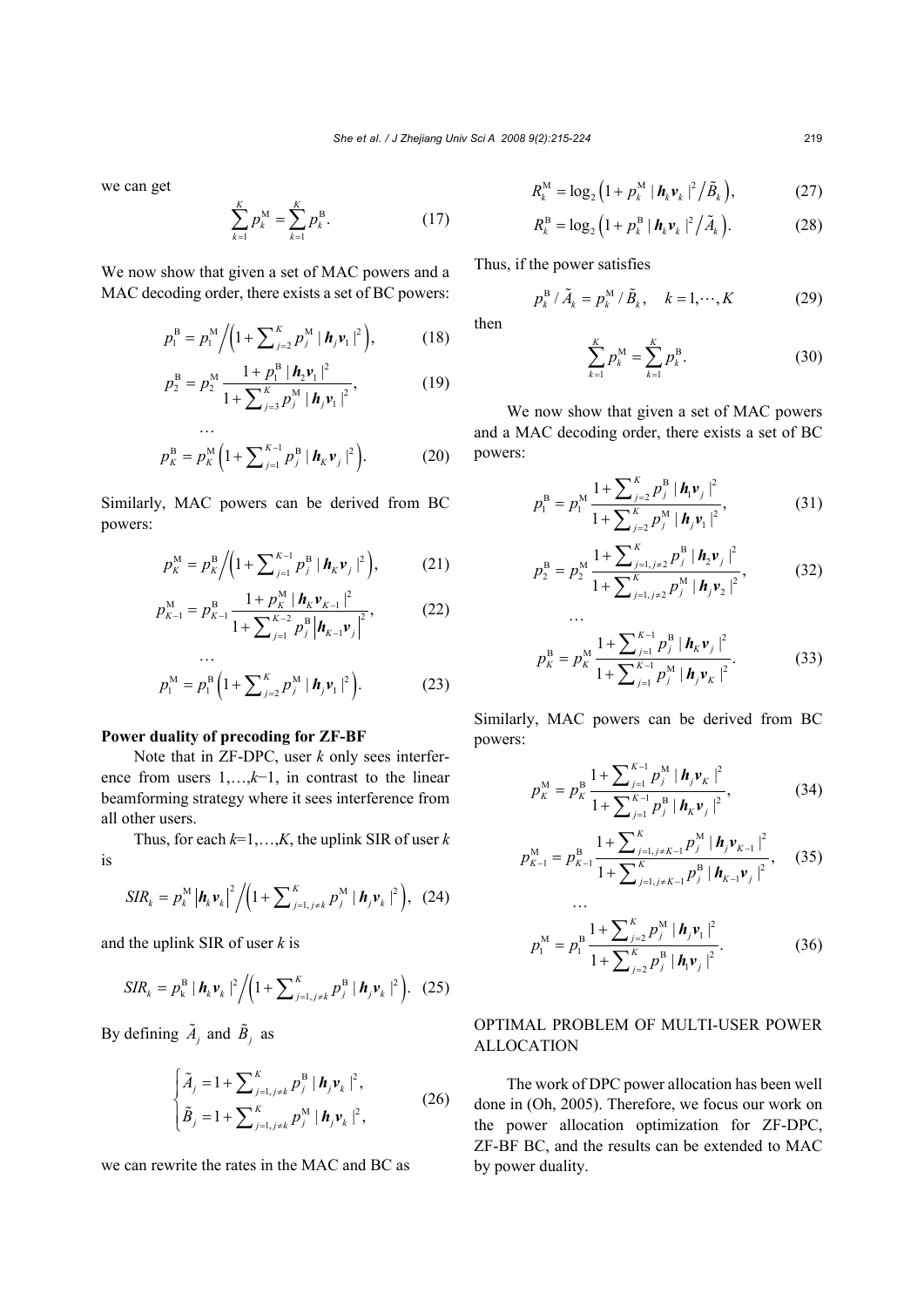#### **Optimal problem**

We consider the case that each receiver has only one antenna. The optimal power allocation problem is determining the minimum required to transmit power to achieve a given rate vector  $\mathbf{R}$ , which is an optimization problem as follows:

$$
\min \sum_{j=1}^{K} \sum_{n=1}^{N_c} p_{j,n}, \text{ s.t. } \sum_{n=1}^{N_c} \log_2(1 + d_{j,n} p_{j,n}) \ge R_j, (37)
$$
  

$$
j = 1, 2, ..., K
$$

where  $p_{j,n}$  is the power on the *n*th subcarrier of user *j*,  $d_{j,n}$  denotes the channel gain of user *j* on the *n*th subcarrier.

**Lemma 1** For Gaussian BC with channel gain  $d=$ [ $d_1$ ]  $d_2 \ldots d_k$  and noise variance 1, the optimal power of  $p_{j,n}$  can be noted as

$$
p_{j,n} = \left[\frac{2^x}{\ln 2} - \frac{1}{d_{j,n}}\right]^+,
$$
 (38)

$$
X = \frac{R_j - \sum_{n=1}^{\tilde{N}(j)} \log_2(d_{j,n}/\ln 2)}{\tilde{N}(j)},
$$

where  $[x]^+$  denotes max $\{x, 0\}$ , and  $\tilde{N}(j)$  is the number of allocated subcarriers to user *j*, and  $d_{in}$ denotes the channel gain of user *j* on the *n*th subcarrier.

**Proof** The cost function can be written as

$$
L = \sum_{j=1}^{K} \sum_{n=1}^{N_c} p_{j,n} - \sum_{j=1}^{K} \left( \lambda_j \sum_{n=1}^{N_c} \log_2 \left( 1 + d_{j,n} p_{j,n} \right) - R_j \right) . (39)
$$

The gradient provides us with the following condition:

$$
\frac{\partial L}{\partial p_{j,n}} = 1 - \lambda_j \cdot \frac{d_{j,n} \log_2 e}{1 + p_{j,n} d_{j,n}} = 0,
$$
 (40)

$$
\frac{\partial L}{\partial \lambda_j} = -\left[\sum_{n=1}^{N_c} \log_2\left(1 + d_{j,n} p_{j,n}\right) - R_j\right] = 0. \quad (41)
$$

From Eq.(40), we get

$$
p_{j,n} = \frac{\lambda_j}{\ln 2} - \frac{1}{d_{j,n}}.
$$
 (42)

From Eq.(41), we get

$$
\lambda_{j} = 2^{\frac{R_{j} - \sum_{n=1}^{N_{c}} \log_{2} (d_{j,n} \log_{2} e)}{N_{c}}}
$$
 (43)

Substituting Eq.(43) into Eq.(42), the result will be

$$
p_{j,n} = \left[ \frac{\frac{R_j - \sum_{n=1}^{N_c} \log_2(d_{j,n} \log_2 e)}{N_c}}{\ln 2} - \frac{1}{d_{j,n}} \right]^+.
$$
 (44)

In practical solution of power allocation, some subcarriers will not be allocated any power, thus, in Eq.(44),  $N_c$  will be substituted as  $\tilde{N}(i)$ . The determination of  $\tilde{N}(i)$  will be done in the next section.

# MULTI-USER SCHEDULE FOR MULTI-ANTENNA OFDM BC

In this section, we develop user group selection algorithms for ZF-DPC, ZF-BF for MIMO-OFDM system in broadcast channel.

As mentioned above, ZF-DPC is a suboptimal solution to DPC based on QR decomposition. For multi-subcarrier DPC or ZF-DPC systems, we have to select user across subcarriers. Thus, we first select the users for each subcarrier, and then carry out the selection work on other subcarriers. The user selection only occurs among those not-selected users, unless all the users are selected. This work extends Yoo (Yoo and Goldsmith, 2006) and Dimic's (Dimic and Sidiropoulos, 2005) work to multi time slot and multisubcarrier with consideration of fairness. Let the number of transmit antennas be  $N_t$ . The number of selected users must be less than  $N_t$ . In general, different selection yields different value of needed power. Furthermore, different ordering with the same set of users yields different needed power. Here, we use greedy algorithm to determine the user order and minimize the consumption power. Let *T* denote the user set, and *N* the subcarrier set.  $h_k(N_s)$  is the channel vector of the *k*th user on the  $N_s$ -th subcarrier,  $S(N_s)$  the selected user set on the  $N_s$ -th subcarrier and  $N_c$  the total number of subcarriers.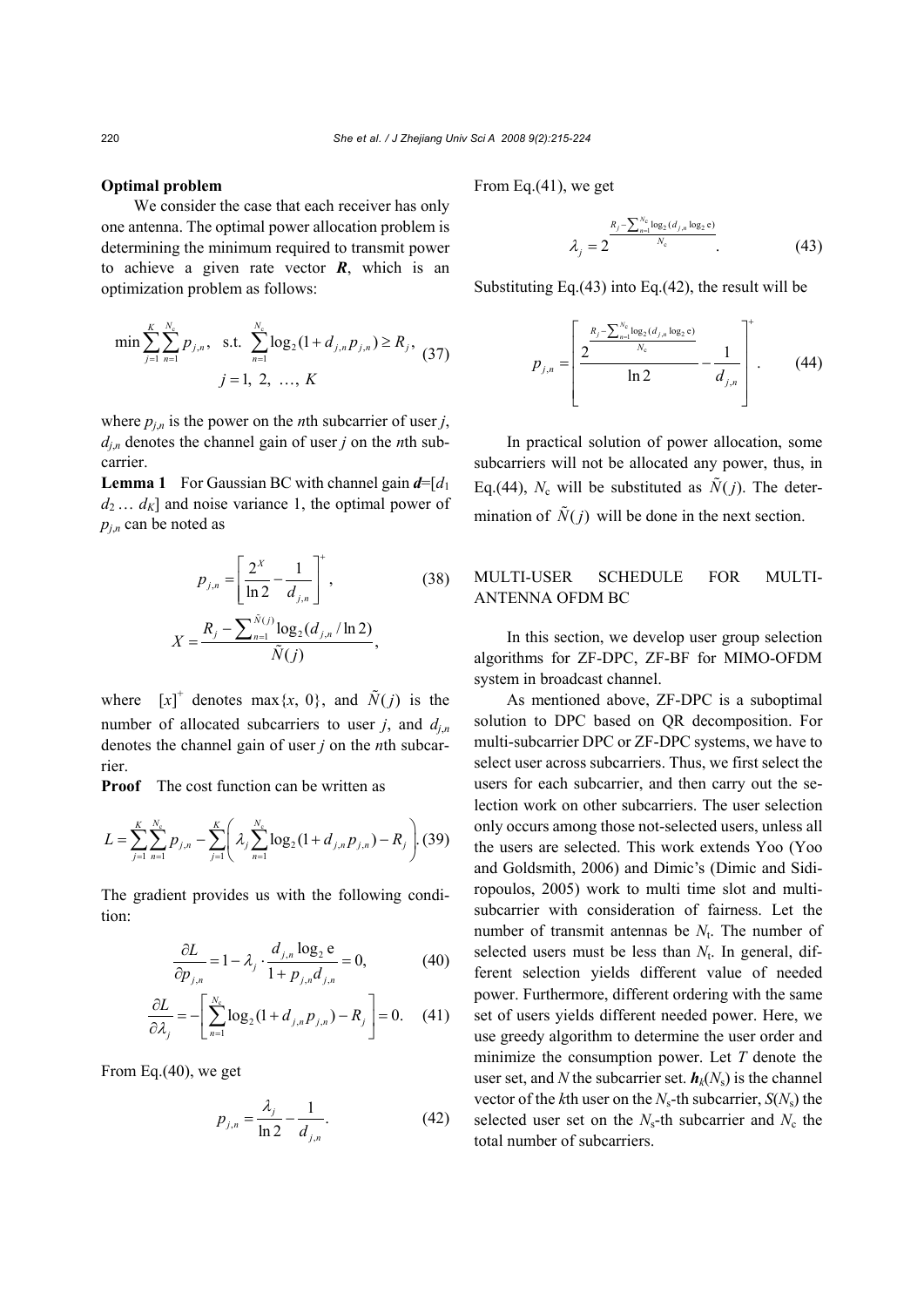# **Algorithm 1 (for DPC, ZF-DPC)**

Step 1: Initialization.

- Set  $T = \{1, \ldots, N_K\}, N = \{1, \ldots, N_c\}.$  $\cdot$   $n=1$ . • Let  $S(N_s) = \emptyset$  (empty set),  $N_s = \{1, \ldots, N_c\}$ . Step 2: If  $T=\emptyset$ , then set  $T=\{1,\ldots,N_K\}$ .
- Let  $r_{1,k}(N_s) = h_k(N_s)h_k^{\text{H}}(N_s)$ , where  $k \in T$  and  $N_s \in$ *N*. Find a user  $s_1(N_s)$  such that

$$
s_{1} = \arg \max_{\{k \in T, N_{s} \in N\}} r_{1,k}(N_{s}). \tag{45}
$$

• Set  $S(N_s) = S(N_s) \cup \{s_1\}, T = T - \{s_1\}.$ Step 3: while  $n \leq N_t$ 

• Increase *n* by 1.

• Project each remaining channel vector onto the orthogonal complement of the sub-space spanned by the channels of the selected users. The projector matrix is (Dimic and Sidiropoulos, 2005)

$$
\begin{aligned} \boldsymbol{P}_{n}^{\perp}(N_{s}) &= \boldsymbol{I}_{N_{t}} - \boldsymbol{H}^{\mathrm{H}}[S_{n-1}(N_{s})]\{\boldsymbol{H}[S_{n-1}(N_{s})] \\ &\cdot \boldsymbol{H}^{\mathrm{H}}[S_{n-1}(N_{s})]\}^{-1}\boldsymbol{H}[S_{n-1}(N_{s})], \end{aligned} \tag{46}
$$

where  $I_{N_t}$  is the  $N_t \times N_t$  identity matrix, and  $H(S_{n-1})$ denotes the channel vectors of the users selected in the first *n*−1 steps on the *N*s*-*th subcarrier.

$$
H(S_{n-1}) = [h_{s_1}^{\rm H} \quad h_{s_2}^{\rm H} \quad \cdots \quad h_{s_{n-1}}^{\rm H}]. \tag{47}
$$

Let  $r_{n,k}(N_s) = |h_k(N_s)P_n^{\perp}(N_s)|^2$ . Due to the idempotence of  $P_n^{\perp}(N_s)$ , we have

$$
\mathbf{r}_{n,k}(N_{\mathrm{s}}) = \mathbf{h}_k(N_{\mathrm{s}}) \mathbf{P}_n^{\perp}(N_{\mathrm{s}}) \mathbf{h}_k^{\mathrm{H}}(N_{\mathrm{s}}). \tag{48}
$$

• Finding a user  $s_n$  on the  $N_s$ -th subcarrier such that

$$
s_n = \arg \max r_{n,k}(N_s). \tag{49}
$$

• Set  $S(N_s) = S(N_s) \cup \{s_n\}$ ,  $T = T - \{s_n\}$ .

Step 4: *N*=*N*−{*N*s}, *n*=1, while *N*≠∅,

• go to Step 2.

Step 5: Beamforming on each subcarrier:

• on each subcarrier, let  $v = Q^H$ , where  $H[S(N_s)] =$ *LQ* is QR-type decomposition of  $H[S(N<sub>s</sub>)]$ .

Step 6: Dirty paper coding processing: applied on the rows of *L*.

Step 7: Power allocation: water-filling across subcarriers and data streams.

### **Algorithm 2 (for ZF-BF)**

Step 1: Initialization. • Set  $T = \{1, \ldots, N_K\}, N = \{1, \ldots, N_c\}.$ •  $n=1$ . • Let  $S(N_s)=\emptyset$ . Step 2: If  $T=\emptyset$ , then set  $T=\{1,\ldots,N_K\}$ . • Let  $r_{1,k}(N_s) = h_k(N_s)h_k^{\text{H}}(N_s)$ , where  $k \in T$  and  $N_s \in$ *N*. Find a user  $s_1(N_s)$  such that

$$
s_1 = \arg \max_{\{k \in T, N_s \in N\}} r_{1,k}(N_s). \tag{50}
$$

• Set  $S(N_s) = S(N_s) \cup \{s_1\}, T = T - \{s_1\}.$ Step 3: while  $n \leq N_t$ , • Increase *n* by 1. • Denote the achievable rate  $R_{\text{ZF}}[S(N_s)]$ , find a

user  $s_n$ , such that

$$
s_n = \arg\max_{s_n \in T} R_{\text{ZF}}[S(N_s) \cup \{s_n\}]. \tag{51}
$$

• Set 
$$
S(N_s)=S(N_s)\cup \{s_n\}
$$
,  $T=T-\{s_n\}$ .  
Step 4: If  $R_{ZF}(S_n)_{\text{max}} < R_{ZF}(S_{n-1})_{\text{max}}$ ,  $S(N_s)=S(N_s)-$ 

 ${s_n}.$ Step 5: *N*=*N*−{*N*s}. Step 6: If *N*≠∅, set *n*=1, go to Step 2. Step 7: Beamforming on each subcarrier: • on each subcarrier, let

$$
\mathbf{v} = \boldsymbol{H}^{\mathrm{H}}[S(N_{\mathrm{s}})]\{\boldsymbol{H}[S(N_{\mathrm{s}})]\boldsymbol{H}^{\mathrm{H}}[S(N_{\mathrm{s}})]\}^{-1}, \quad (52)
$$

where  $H[S(N_s)] = LQ$  is QR type decomposition of  $H[S(N_s)]$ .

Step 8: Power allocation: water-filling across subcarriers and data streams.

#### SIMULATION AND DISCUSSION

In this section, we provide some numerical examples to illustrate the performance of the power allocation and scheduling algorithms in this paper. In the multi-user MIMO-OFDM system, we assume the number of transmit antenna is  $N_t$ , and each user with a single receive antenna. With spatial multiplexing, the maximum number of active users on each subcarrier is less than  $N_t$ .

We assumed that the discrete-time channel impulse response was generated according to the Hiperlan2 Channel Model C in (Medbo and Schramm,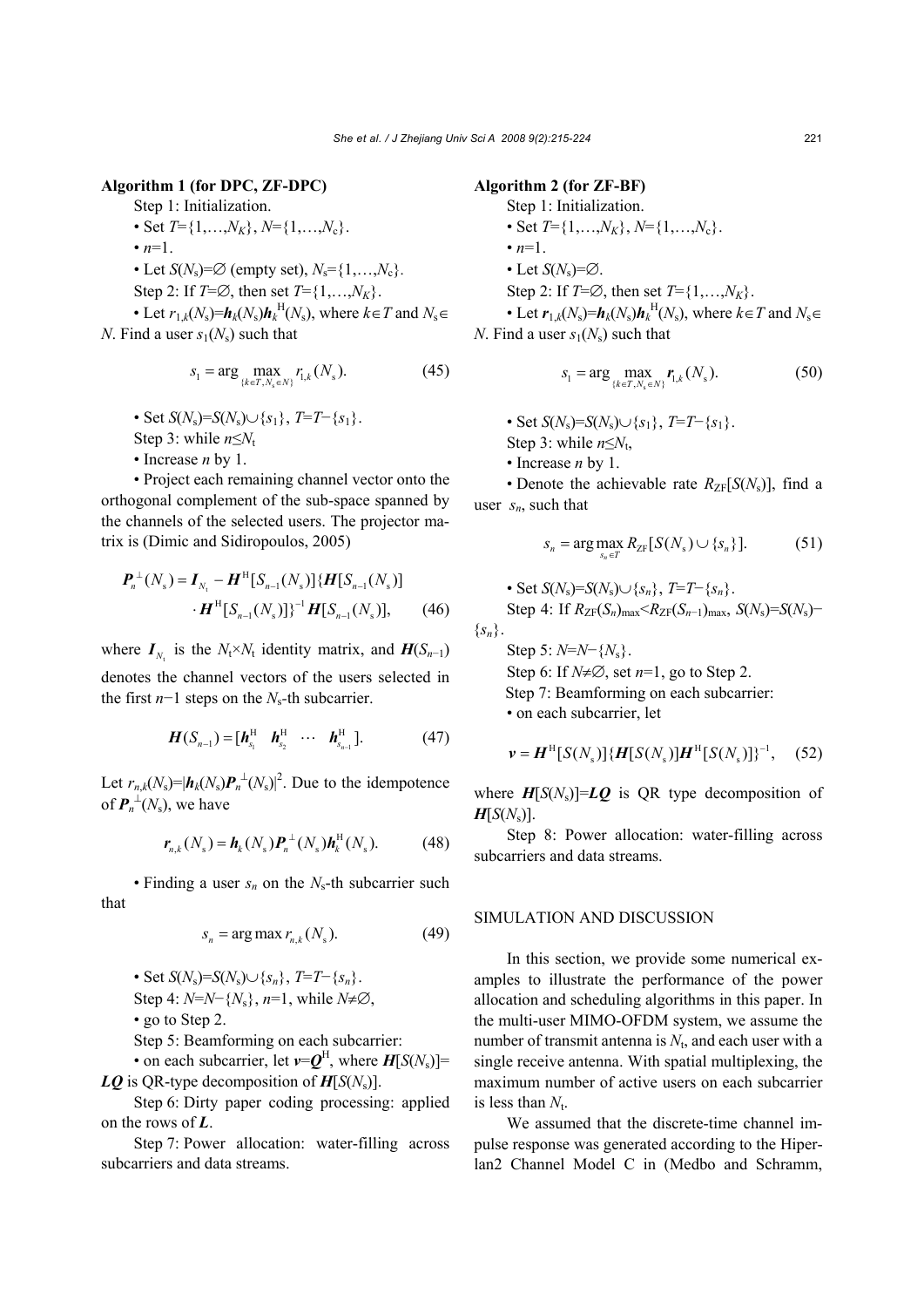1998). The channels between different transmit and receive antennas are assumed to be independent. The transmitter power was allocated across subcarriers by water-filling principle presented in Section 3. The receiver used linear decoder with perfect channel knowledge. It is also assumed that the transmitter has perfect knowledge of the channel state information.

**Experiment 1** The first experiment compares the needed sum-power of DPC, TDMA, ZF-DPC and ZF-BF. The MIMO-OFDM system in this experiment is configured as: the number of transmitter antennas is 4, and each user is equipped with one receive antenna. The number of subcarriers is 64 and the cyclic prefix length is 16. The *Rate0* in Fig.2 is randomly created which ranges from 0.01 to 0.16. The rate of each user is the multiple of *Rate0*, and the number of users in this experiment is 80. Fig.2 shows the needed power of the power allocation algorithms. Compared with classical power allocation for TDMA, the transmitter schemes of ZF-DPC, DPC and ZF-BF only need much less power to reach the same rate.



**Fig.2 Sum power of different rates requirement with 4**

**Experiment 2** The second experiment is about the needed power of selection without consideration of fairness. The configuration of multi-antenna OFDM system is the same as that of Experiment 1. The rate of each user is randomly created by *Rate0*, which is defined in Experiment 1. In this experiment, only those users with better channel condition is selected on each subcarrier. By 10000 times of channel realization, we can see from Fig.3 the needed power of TDMA, DPC, ZF-DPC and ZF-BF. Compared with Fig.2, we can see that the needed power of algorithm without fairness consideration is less than that with consideration of fairness. This is because that Algorithm 1 and Algorithm 2 have to consider the fairness among users. Thus the decrement of needed power can be considered as the loss of fairness.



**Fig.3 Sum power of different rates requirement without consideration of fairness among users** 

**Experiment 3** The third experiment is about the fairness of user selection. In this experiment, we consider the number of subcarriers is 1024, and the userscheduling scheme is as Algorithm 2. We consider 100 users in this experiment. Without loss of generality, we only consider the scenario of ZF-BF, and the results of ZF-DPC would be similar to that of ZF-BF. We test the scheduling Algorithm 2 for 10000 times. Fig.4 shows that by Algorithm 2, the selected frequency of each user is very close. Thus, by Algorithm 2, the system can achieve considerable fairness, and we can also look at this experiment as the duality of Experiment 2. **of Algentiace Set Algentiace Set Algentify**<br> **of Algentiace Set Algentify**<br> **of Algentiace power (and not consider periment**<br> **of Algentify**, the resulting<br>
of Algentify, the resulting<br>  $\frac{36}{25}$ <br>  $\frac{1}{25}$ <br>  $\frac{45}{25$ 



**Fig.4 Effect of fairness consideration by Algorithm 2**  of ZF-BF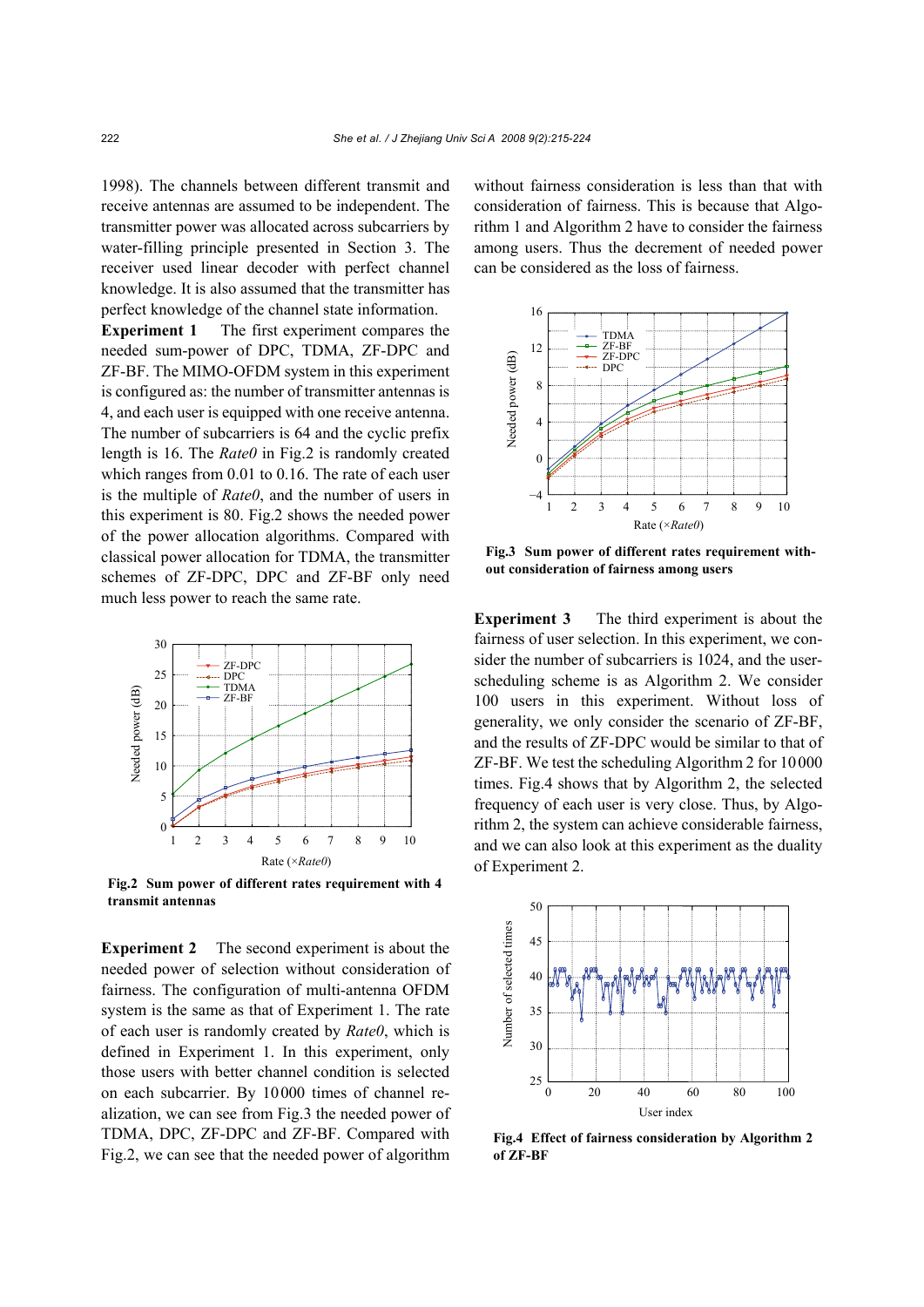**Experiment 4** The influence of multi-user diversity is tested in this experiment. The rate of each user in this experiment is randomly created which ranges from 0.0156 to 0.25. Without loss of generality, the number of users in each simulation scenario is the multiple of 64. We also assume that there are 64 users that would be served at one time slot. Fig.5 shows that with the increment of the number of users, the needed power will decrease. This is because that multi-user gain is related to the size of user set. When the user number is large, the probability of selecting users with good channel state is higher than that of small number.



**Fig.5 Effect of multi-user diversity** 

**Experiment 5** The influence of the number of transmit antennas is tested in this experiment. The OFDM configuration is the same as that of Experiment 1, and the rate of each user is randomly created which ranges from 1 to 8. Here, we assume that the number of users is 64. We compared the total power consumption of TDMA, ZF-BF and ZF-DPC. Fig.6 shows that the total power of the three scenarios is the same when the number of the transmit antennas is one. The reason is that ZF-DPC and ZF-BF are actually TDMA when the transmitter only has a single antenna. We can also find that with the increment of the number of transmit antennas, the needed power will decrease. While Fig.6 also tells us that the number of transmit antennas does not need to be large, because the power saving is not obvious with a large number of transmit antennas.



**Fig.6 Effect of the number of transmit antennas** 

#### **CONCLUSION**

In this paper, we consider the user scheduling and power allocation for MIMO-OFDM system in broadcast channel. The objective of user scheduling is to achieve the fairness among user selection, and the power allocation is to minimize the transmit power. We propose user-scheduling algorithms for ZF-DPC, DPC and ZF-BF in multi-antenna OFDM system. We also present the general solution of minimization of transmitter power. We have examined the transmit strategies for multi-antenna BC with a large number of users. We have shown that ZF-BF can achieve considerable performance but at much lower complexity. The proposed user-scheduling algorithms indeed has good fairness performance for different transmit strategies. We also show that the needed power will be reduced with the increment of the number of users. This is because with a large number of users, the transmitter can choose users with good channel condition. Here, good channel condition means good channel quality and good orthogonality among multi-user channel vectors.

Although we focus on BC, we also mention the duality between BC and MAC. By duality of MAC and BC, all the results in this paper are directly applicable to a MAC scenario. In other words, we can also minimize the sum-power of all the terminals in MAC.

For the most of this paper, we only investigate users with a single receive antenna. The case of users